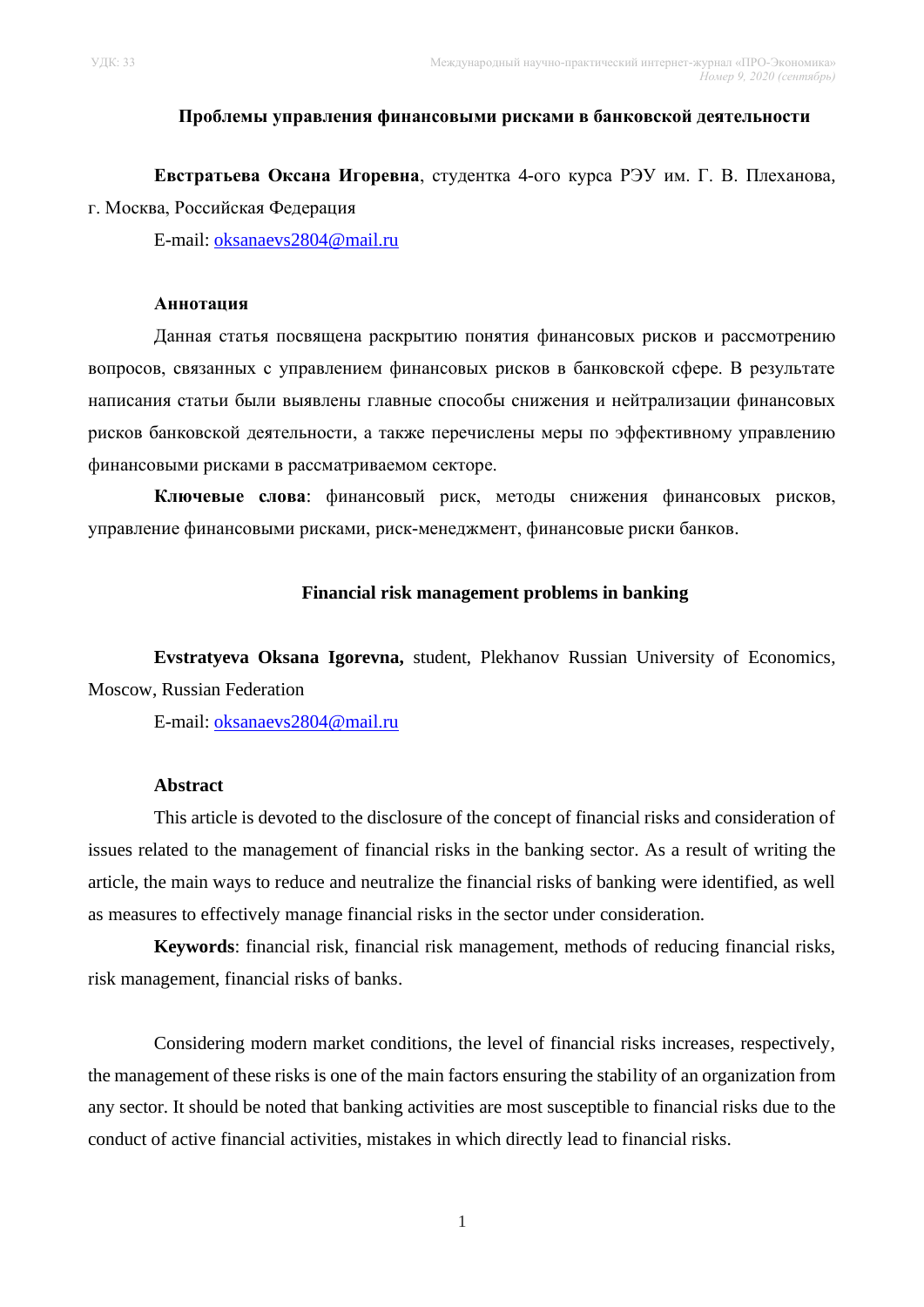To date, quite a lot of articles have been published on risk management. Despite this, only a few publications are devoted to the problems associated with risk management in the banking sector. The parties to this problem, consisting in the quantitative assessment of financial risks, needs to be improved due to the emergence of the latest types of financial risks and the increased informatization of society.

Banks are some kind of intermediaries between the owners of financial resources and those who need them. Thus, a specific feature of the bank's activities can be noted operations with attracted funds from individuals and legal entities. This activity cannot function separately from risk, since it is associated with the likelihood of loss or also an increase in funds. The essence of the risks lies in the uncertainty of the results of the implementation of certain decisions.

Based on the analysis of the banking sector liquidity of previous years, the problems of risk management of commercial banks become even more urgent, since every year some banks fail to manage the risks of liquidity loss. So, investments in financial assets and securities for sale are decreased.

The inability to execute payments is at the heart of liquidity risk. The reason for the liquidity risk is the mismatch between the inflow and outflow of funds by terms and currencies.

Due to the decrease in liquidity, some banks faced problems and were forced to cease their activities. This, in turn, led to a technical default on bonds. In connection with the data, the problem was threatened by other commercial banks, however, thanks to the efforts of shareholders and the Central Bank, critical consequences were avoided.

The Central Bank of the Russian Federation controls the magnitude of liquidity risk due to the established liquidity ratios (instant, current, long-term).

The term "financial risk in banking" means possible financial losses that are associated with unexpected changes that have occurred with the main components of the bank's financial activities.

Despite this, the resulting effect can have both negative and positive results. Therefore, it is worth talking about both the risk of loss and the risk of making a profit. That is why there are 2 main aspects of the economic essence of the concept of financial risk. On the one hand, the term risk is understood. Possible financial losses from making a particular decision. On the other hand, risk is considered to be the possibility of obtaining financial benefits as a result of making or not making a decision.

Touching upon the topic of financial risk management in the banking sector, it is also worth mentioning its main objectives:

1. Establishment of continuous development of the banking organization, as well as its divisions, as part of the risk and capital management strategy;

2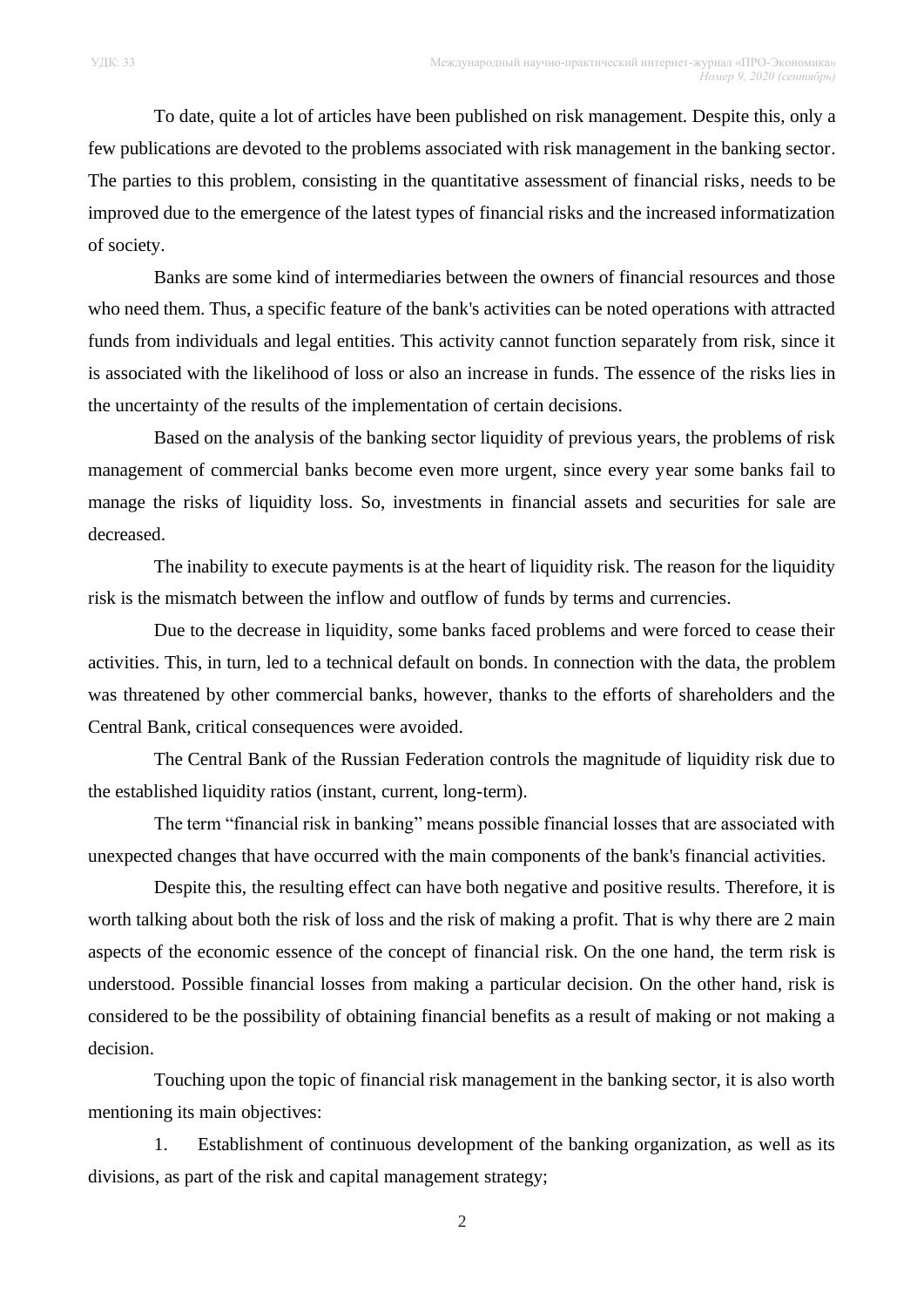2. Strengthening competitiveness due to the following factors: availability of a risk management plan, increasing the efficiency of capital management, increasing the market value of the organization;

3. Increasing the confidence of potential investors;

4. Guarantee to protect the interests of the bank's clients, as well as its members and shareholders.

As a consequence of the multivariate nature of market assessments, management managers have to make decisions that, in the worst case scenario, can lead to a loss of some profit, but not to bankruptcy. This is the main goal of risk management, which has existed since the beginning of this term.

The concept of "risk management" implies a risk management system in a company, which includes the implementation of tools and methods aimed at identifying certain risks, calculating the possible amount of financial losses, as well as their insurance and calculating the probability of their occurrence.

The banking risk management process includes the identification of risks, determination of their level and quality, as well as an assessment of the magnitude of risks. This process is carried out in several stages. The first is the identification of risks and the reasons for their occurrence. The second stage is to assess the magnitude of the risk. The third stage is to neutralize or minimize the identified risks. The final stage includes continuous risk control.

Despite this, in the process of financial risk management, not all risk management methods are applied, since each method is effective in certain circumstances and conditions.

Considering market pricing in modern conditions, depending on supply and demand, as well as high competition, it is extremely difficult to make forecasts for the financial future. It is because of this that today the risk management process is given a lot of time and attention.

Financial risk is an integral part of the activities carried out by a banking organization. After all, operations with high risk indicators usually bring the greatest profit. But. Despite this, banking sector organizations should stick to the "golden mean". This means that there is a need to calculate financial risk to the maximum allowable limit and keep it at this level.

Depending on the scale and objectives, each commercial bank builds its own risk management system. Thus, large credit institutions often use an extensive risk management system, which includes separate departments for each area. Small scale commercial banks are characterized by a mix of directions.

Financial risk management generally includes 2 main approaches to risk management. The first approach is called prevention. The considered approach is associated with the process of

3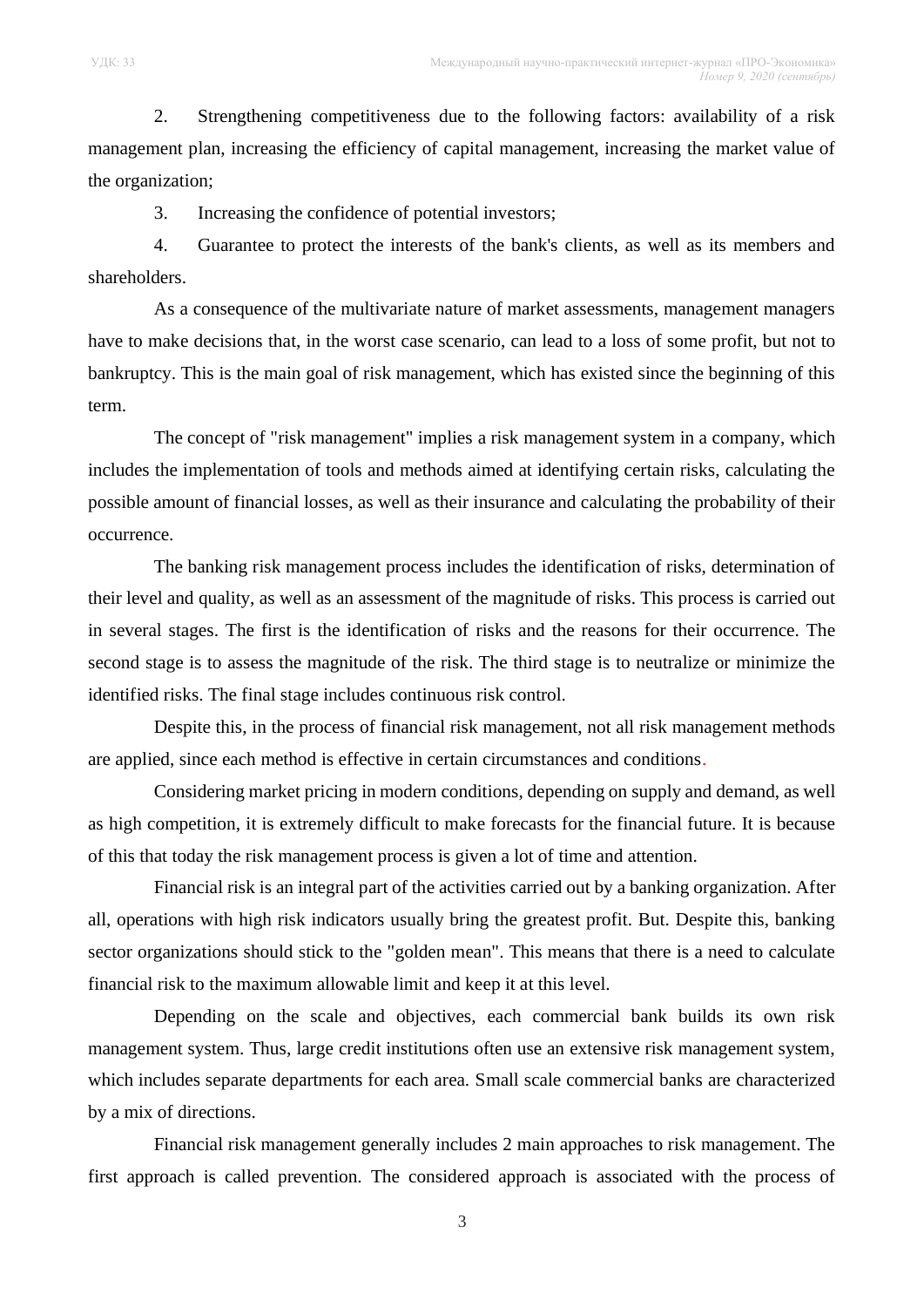identifying and eliminating the causes of the risk. The second approach to risk management is coverage. It is the acceptance of banking risk and coverage of possible financial losses as a result of the reaoisation of one or another management decision.

The structure of the risk management structure depends on the regulatory framework of a particular organization. This framework should not contradict the legislation, as well as the regulatory asset and the recommendations of the Central Bank.

The risk management structure has a multi-level system that includes 3 main levels: international, national and intrabank. At the first level, the necessary communication between national banking systems is ensured. At the second level, the effective operation of the risk management system is ensured that meets the requirements of the Central Bank. The third level, also called local, allows the structures to work to achieve the financial goals of the organization and comply with the requirements of banking supervision.

The main characteristic of the mechanism for managing banking risks is considered to be its effectiveness (the ability to overcome economic crises with the least losses).

The rules are listed below effective risk management in the banking sector, which should be adhered to by bank leaders and their managers. First, financial risks should not be avoided. On the contrary, you should strive to reduce them to a minimum. You should also assess possible financial losses before the start of banking activities, their level and frequency of occurrence. It should be noted that when making a decision with the appearance of a possible financial risk associated with large financial losses significantly exceeding profits (critical), it is necessary to introduce compensation methods (for example, property insurance). And also it is worth avoiding catastrophic financial risks, since losses in this case cannot be compensated.

Below are the measures that will help minimize or neutralize the financial risks of commercial banks:

1. Stabilization of the financial position, since the financial condition of a commercial bank is directly related to the presence of financial risk

2. Identification of ways to increase the bank's solvency

3. Maintaining the amount of income in the necessary position for the continued existence of the bank.

4. Reducing the dependence of banking on the environment. For instance, there economic, political, environmental and others.

5. Savings, as well as reduced payback, increased profitability and profit of the bank.

Based on the above, recommendations should be made to reduce financial risks in the banking sector, it is necessary to use the following methods: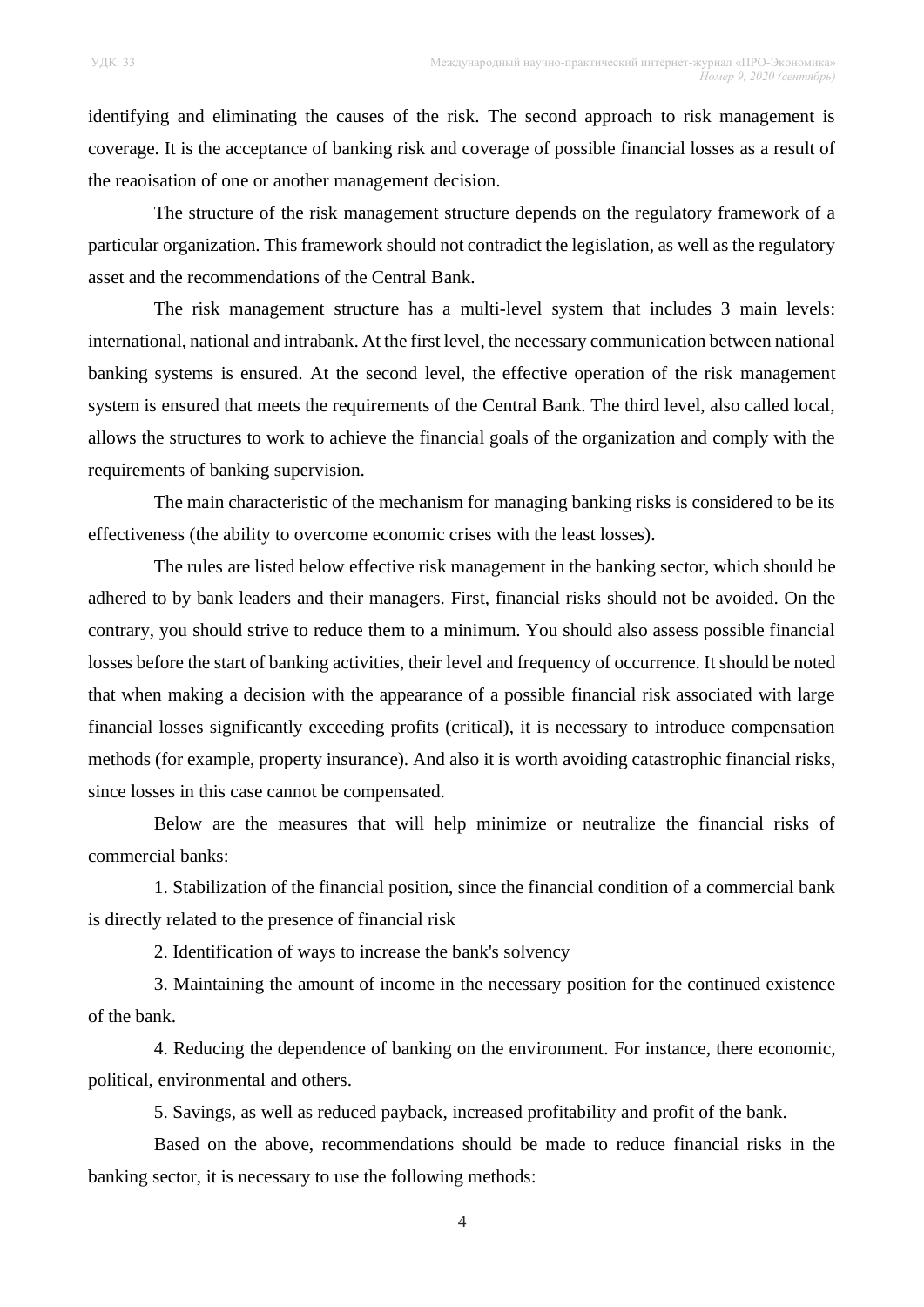• Hedging of risks with the help of futures contracts, forward contracts and the introduction of options. The advantages of this method lie in minimizing price risks, as well as reducing uncertainty.

• "Swap" operations. These include foreign exchange, interest rate currency, interest rate, commodity, as well as credit default swap operations.

• Diversification of foreign exchange funds of the bank, the investment portfolio and also loan risks;

• Insurance. This method is an essential component in the process of reducing banking risks.

- Self-inиsurance;
- Limiting;
- Reservation;
- Implementation of GAP operations.

In general, the mechanism of risk management in a banking organization is to create a competent credit policy, as well as the structure of the loan portfolio indicators, hedging, a system of reserving funds and careful selection of creditors.

The power of financial risk lies in the fact that it can lead not only to large financial losses, but also to bankruptcy of the organization, especially in the banking sector. Do not forget that financial risks can lead to bankruptcy not only of the banking organization itself. Clients whose funds are in this banking organization are also at risk of bankruptcy.

Thus, effective risk management ensures the stability of commercial banks. The main task of risk management is to identify and minimize or neutralize possible adverse events and their consequences.

The financial stability and stability of credit institutions is ensured by both effective risk management by the credit institution and government regulation at the legislative and regulatory levels. [6]

Therefore, effective risk management is considered one of the most important management tasks in a commercial bank, which requires the development of an effective financial risk management plan and the allocation of a significant budget that will be aimed at reducing risks, as well as the availability of professional specialists who will make decisions based on the analysis. Reducing banking losses and continuous expansion of the service sector can be achieved through a serious approach to this problem associated with banking risk and economic analysis.